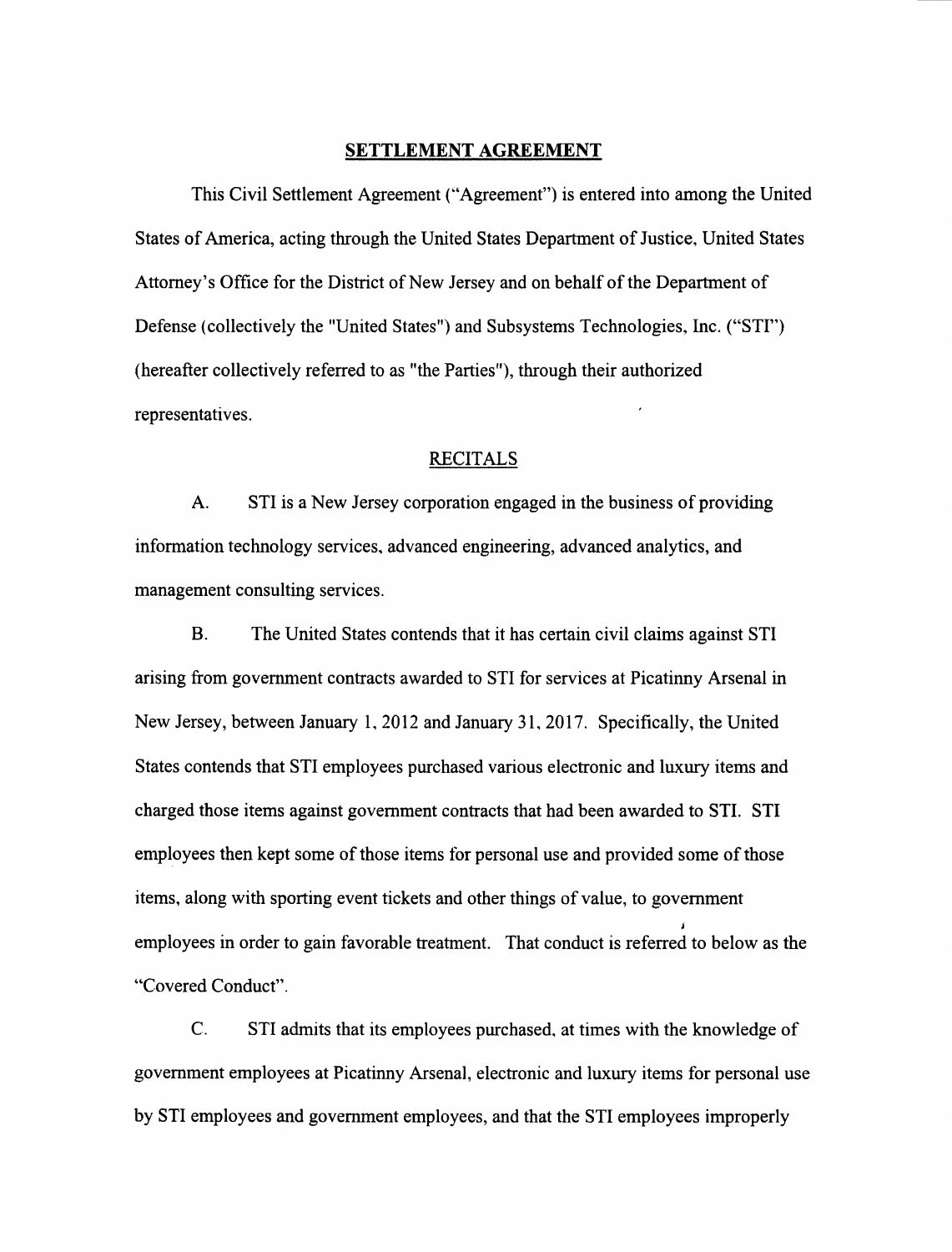charged the costs of the items to government contracts awarded to STI. With respect to other allegations. this Settlement Agreement is neither an admission of liability by STI, nor a concession by the United States that its claims are not well founded.

To avoid the delay. uncertainty, inconvenience, and expense of protracted litigation of the above claims, and in consideration of the mutual promises and obligations of this Settlement Agreement, the Parties agree and covenant as follows:

#### TERMS AND CONDITIONS

1. STI shall pay to the United States Eight Hundred Thousand dollars (\$800,000.00) ("Settlement Amount"), of which Four Hundred Thousand dollars (\$400,000.00) is restitution, by electronic funds transfer pursuant to written instructions to be provided by the United States Attorney's Office for the District of New Jersey. STI shall make an initial payment of Four Hundred Thousand dollars (\$400,000.00) on or before June 1, 2022, and four yearly payments of One Hundred Thousand dollars (\$100,000.00) in accordance with the schedule set forth on Schedule A to this Agreement, which is incorporated by reference. There shall be no penalty for, nor prohibition against, advance payment of any or all amounts due hereunder.

2. STI's Chief Executive Officer shall guarantee the payment of the Settlement Amount, as stated in the Guaranty Agreement, which is incorporated herein by reference.

3. Subject to the exceptions in Paragraph 3 (concerning reserved claims) below and conditioned upon the United States' receipt of the Settlement Amount, the United States releases STI from any civil or administrative monetary claim the United States has for the Covered Conduct under the False Claims Act, 31 U.S.C. §§ 3729-3733;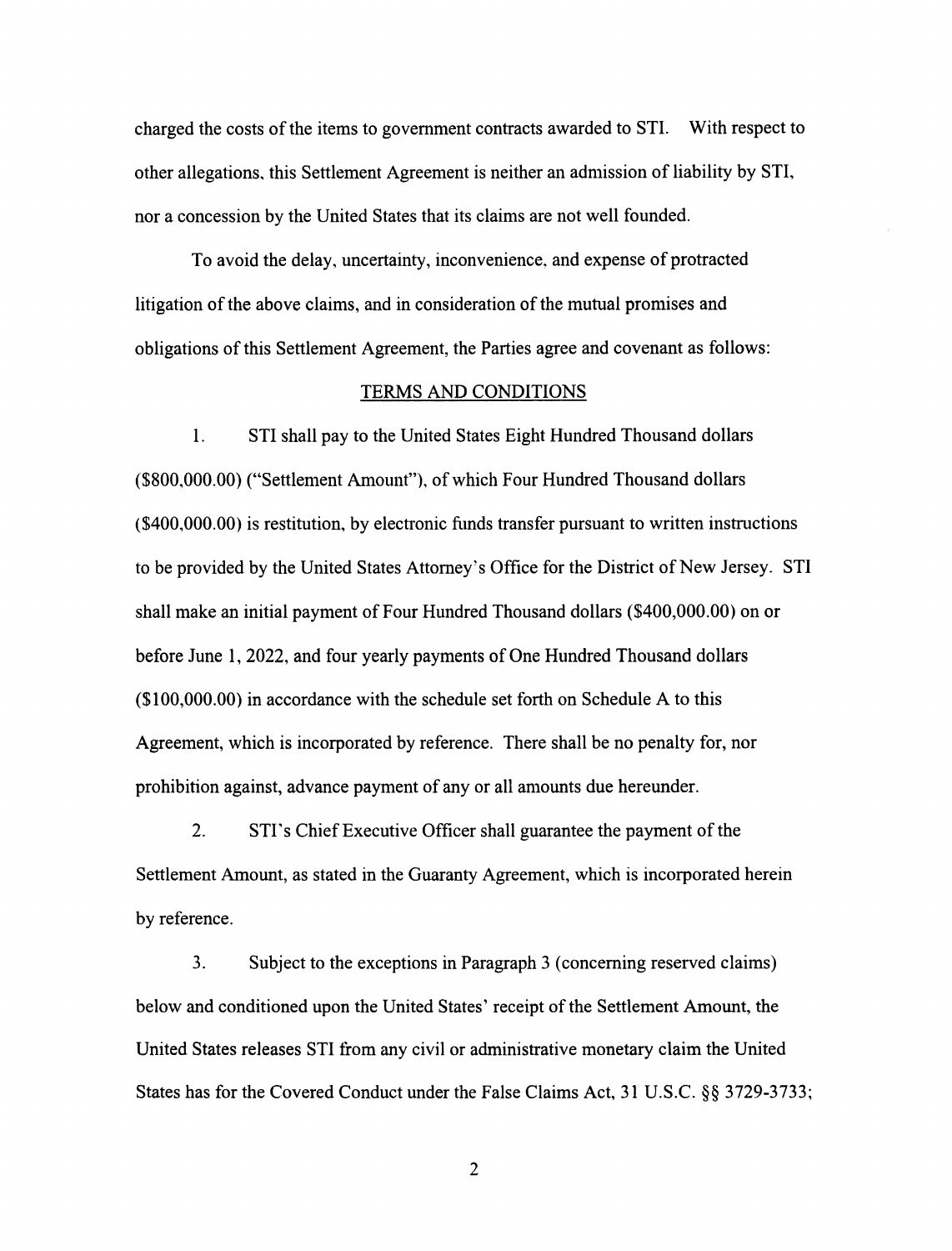the Program Fraud Civil Remedies Act, 31 U.S.C. §§ 3801-3812; or the common law theories of breach of contract, payment by mistake, unjust enrichment, and fraud.

4. Notwithstanding the release given in Paragraph 2 of this Agreement, or any other term of this Agreement, the following claims and rights of the United States are specifically reserved and are not released:

- a. Any liability arising under Title 26, U.S. Code (Internal Revenue Code);
- b. Any criminal liability;
- c. Except as explicitly stated in this Agreement, any administrative liability or enforcement right. or any administrative remedy, including the suspension and debarment rights of any federal agency;
- d. Any liability to the United States (or its agencies) for any conduct other than the Covered Conduct;
- e. Any liability based upon obligations created by this Agreement;
- f. Any liability of individuals;

5. STI waives and shall not assert any defenses STI may have to any criminal prosecution or administrative action relating to the Covered Conduct that may be based in whole or in part on a contention that, under the Double Jeopardy Clause in the Fifth Amendment of the Constitution, or under the Excessive Fines Clause in the Eighth Amendment of the Constitution, this Agreement bars a remedy sought in such criminal prosecution or administrative action.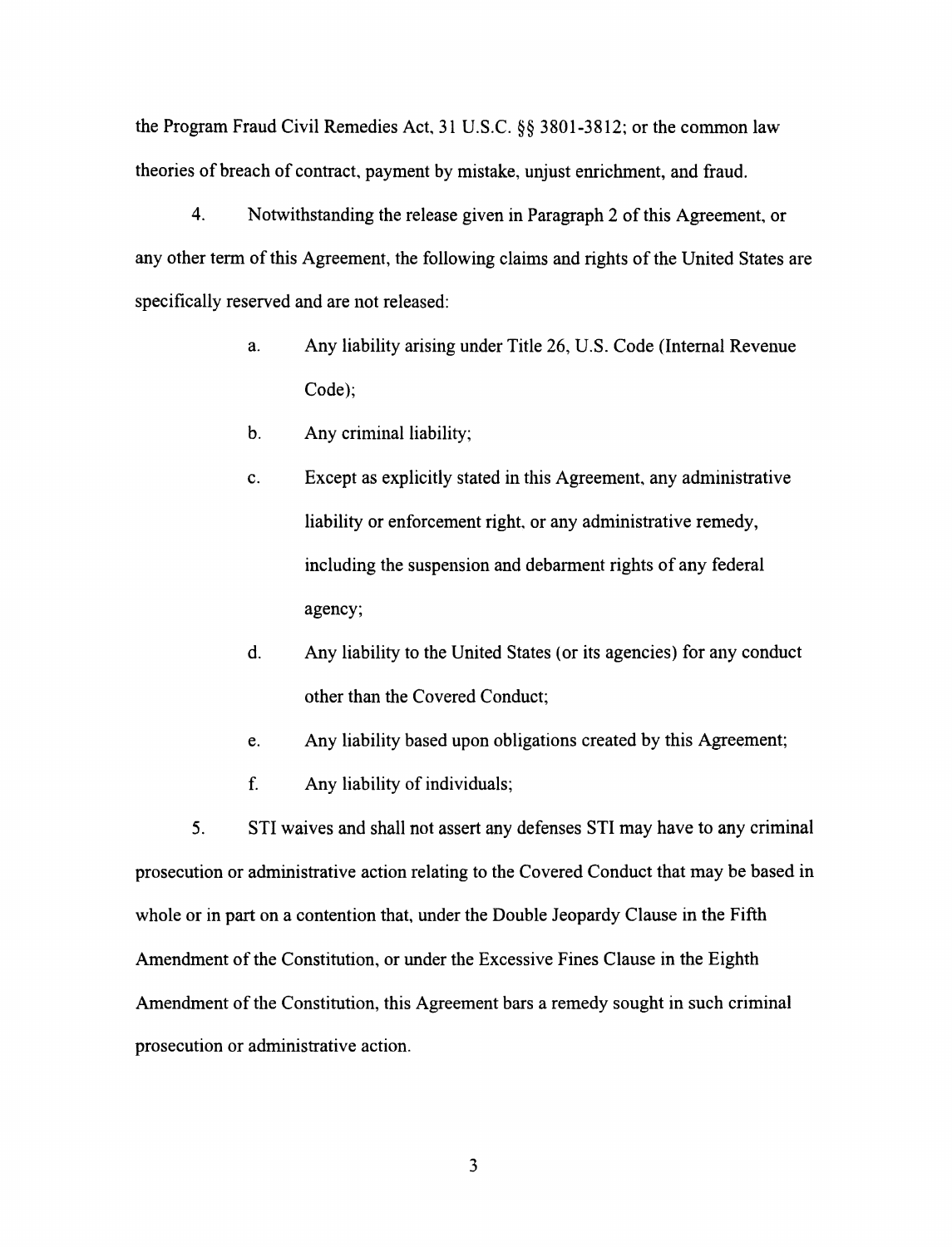6. STI fully and finally releases the United States, its agencies. officers, agents, employees, and servants, from any claims (including attorneys' fees, costs, and expenses of every kind and however denominated) that STI has asserted. could have asserted, or may assert in the future against the United States, its agencies, officers, agents, employees, and servants, related to the Covered Conduct and the United States' investigation and prosecution thereof.

7. a. Unallowable Costs Defined: All costs (as defined in the Federal Acquisition Regulation. 48 C.F.R. § 31.205-47) incurred by or on behalf of STI, and its present or former officers, directors, employees, shareholders, and agents in connection with:

- ( 1) the matters covered by this Agreement and any related plea agreement;
- (2) the United States' audit and civil and criminal investigations of the matters covered by this Agreement;
- (3) STI's investigation, defense, and corrective actions undertaken in response to the United States' audit and civil and criminal investigations in connection with the matters covered by this Agreement (including attorneys' fees);
- (4) the negotiation and performance of this Agreement and any related plea agreements;
- (5) the payment STI makes to the United States pursuant to this Agreement,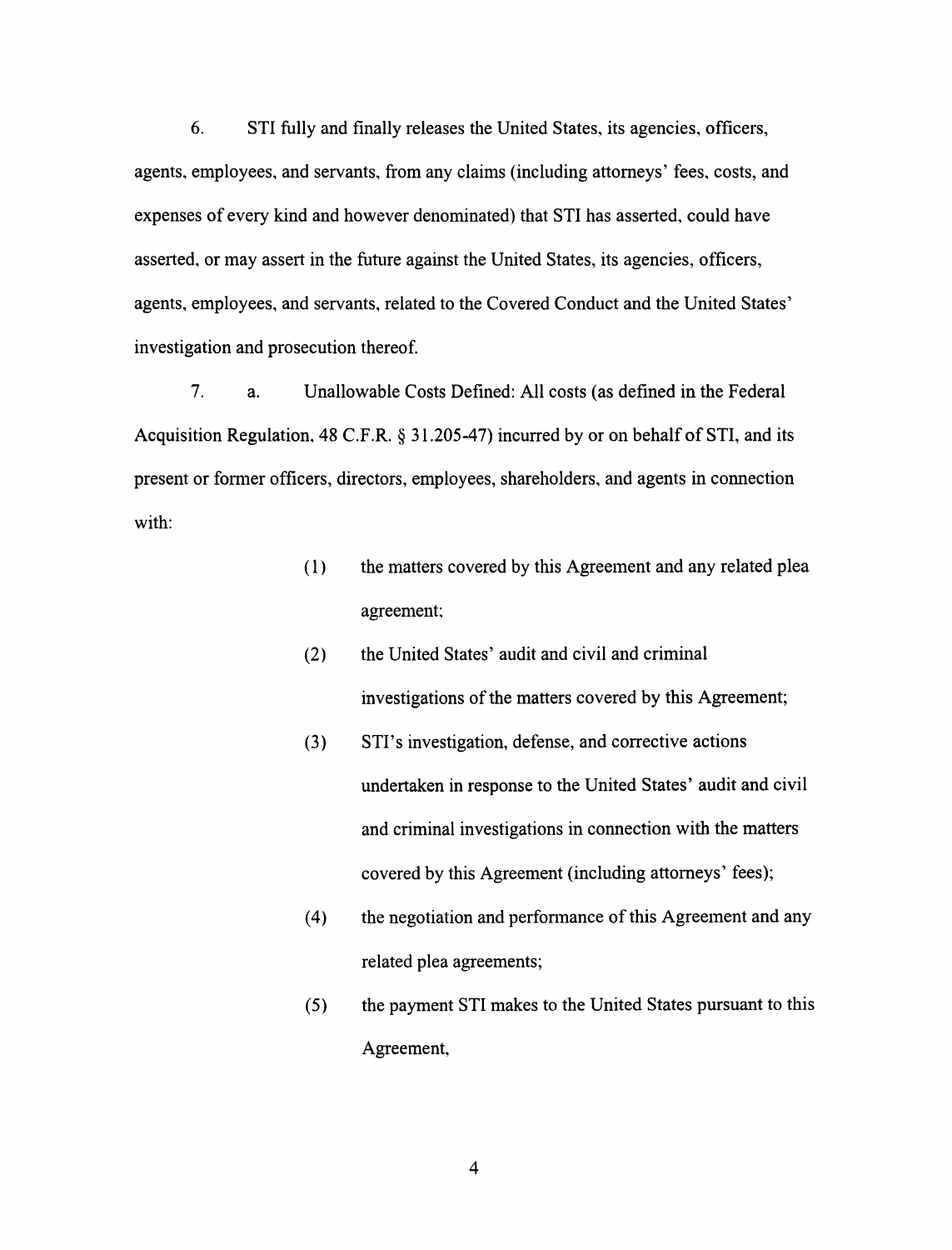are unallowable costs for government contracting purposes (hereinafter referred to as Unallowable Costs).

b. Future Treatment of Unallowable Costs: Unallowable Costs will be separately determined and accounted for by STI, and STI shall not charge such Unallowable Costs directly or indirectly to any contract with the United States.

c. Treatment of Unallowable Costs Previously Submitted for Payment: Within 90 days of the Effective Date of this Agreement, STI shall identify and repay by adjustment to future claims for payment or otherwise any Unallowable Costs included in payments previously sought by STI or any of its subsidiaries or affiliates from the United States. STI agrees that the United States, at a minimum, shall be entitled to recoup from STI any overpayment plus applicable interest and penalties as a result of the inclusion of such Unallowable Costs on previously-submitted requests for payment. The United States, including the Department of Justice and/or the affected agencies, reserves its rights to audit, examine, or re-examine STI's books and records and to disagree with any calculations submitted by STI or any of its subsidiaries or affiliates regarding any Unallowable Costs included in payments previously sought by STI, or the effect of any such Unallowable Costs on the amount of such payments.

8. This Agreement is intended to be for the benefit of the Parties only.

9. Each Party shall bear its own legal and other costs incurred in connection with this matter, including the preparation and performance of this Agreement.

10. Each Party and signatory to this Agreement represents that it freely and voluntarily enters into this Agreement without any degree of duress or compulsion.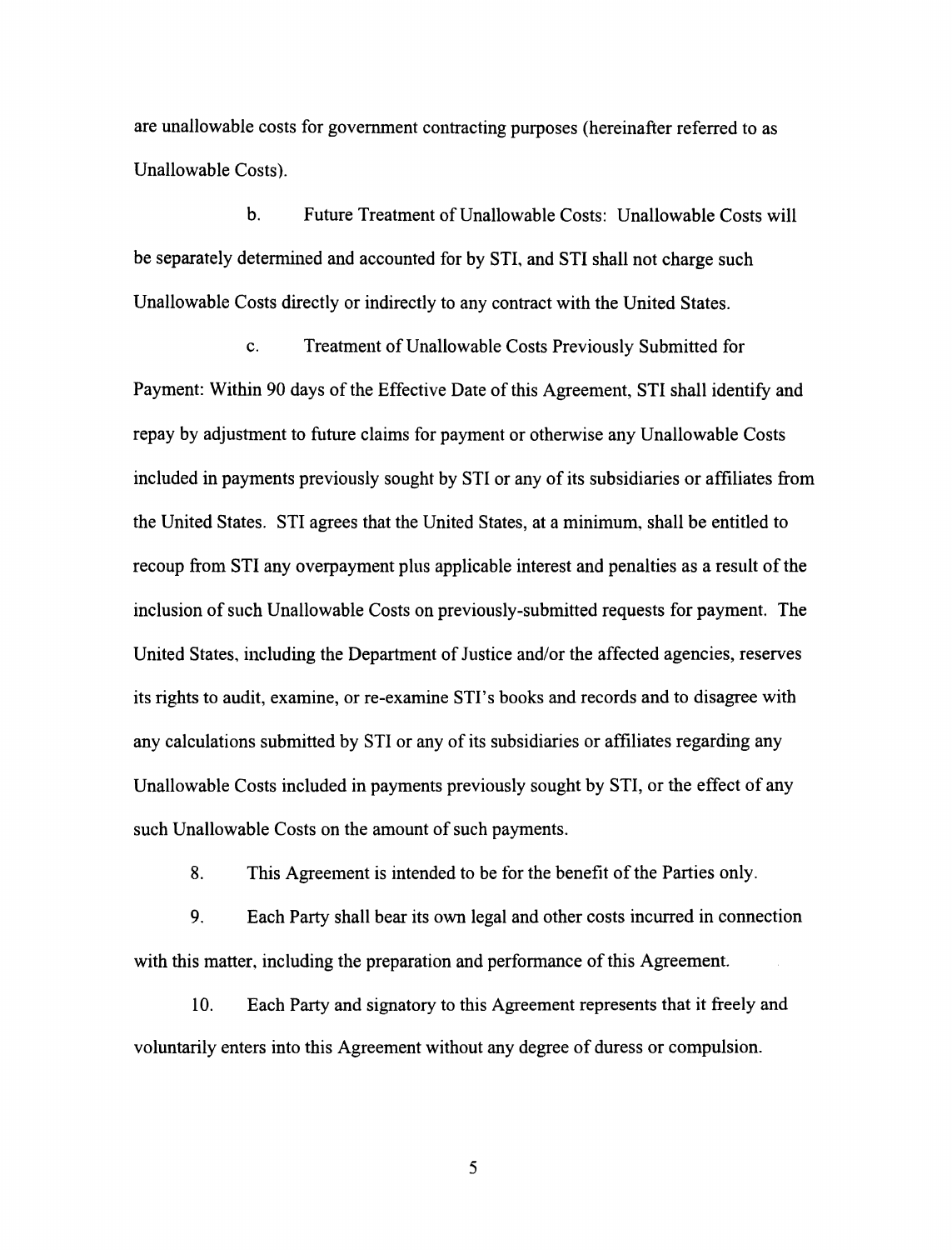11. This Agreement is governed by the laws of the United States. The exclusive venue for any dispute relating to this Agreement is the United States District Court for the District of New Jersey. For purposes of construing this Agreement, this Agreement shall be deemed to have been drafted by all Parties to this Agreement and shall not, therefore, be construed against any Party for that reason in any subsequent dispute.

12. This Agreement constitutes the complete agreement between the Parties. This Agreement may not be amended except by written consent of the Parties.

13. The undersigned counsel represent and warrant that they are fully authorized to execute this Agreement on behalf of the persons and entities indicated below.

14. This Agreement may be executed in counterparts, each of which constitutes an original and all of which constitute one and the same Agreement.

15. This Agreement is binding on STI's successors, transferees, heirs, and assigns.

16. All Parties consent to the United States' disclosure of this Agreement, and information about this Agreement, to the public.

17. This Agreement is effective on the date of signature of the last signatory to the Agreement (Effective Date of this Agreement). Facsimiles of signatures shall constitute acceptable, binding signatures for purposes of this Agreement.

### **THE REMAINDER OF THIS PAGE LEFT INTENTIONALLY BLANK**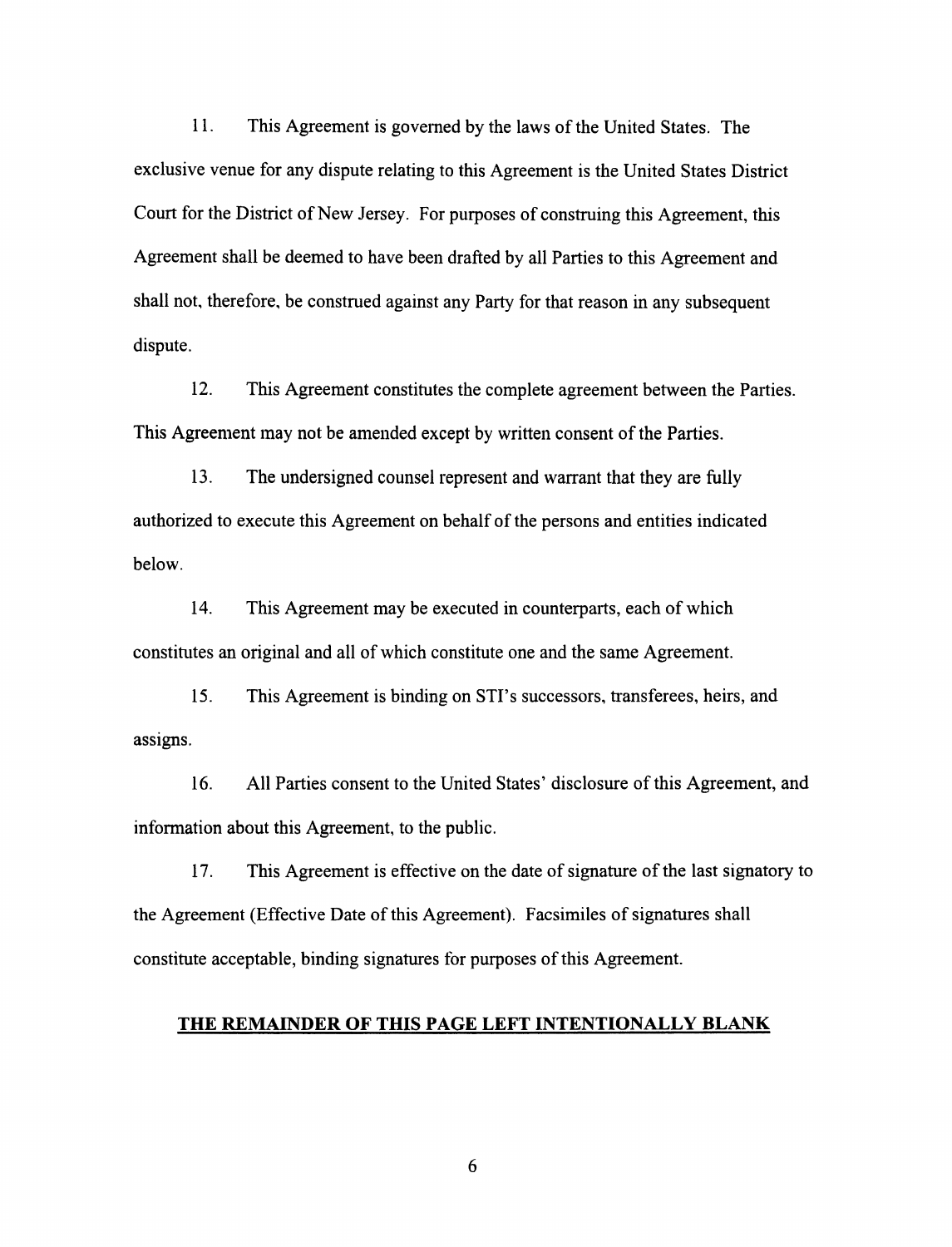### **SIGNATURE PAGE**

For the United States of America:

MARK C. ORLOWSKI Assistant U.S. Attorney Government Fraud Unit U.S. Attorney's Office District of New Jersey 970 Broad Street, Suite 700 Newark, New Jersey 07102

Dated:  $5/5/2022$ 

APPROVED:

Jason S. Gould **5/4/2022** 

Jason S. Go<br>JASON S. GOULD Chief, Health Care Fraud Unit U.S. Attorney's Office District of New Jersey

Dated:

For Subsystems Technology, Inc.

JOIN L. BROWNLEE ESQ. MEGAN MOCHO ESQ. Holland and Knight, LLP 1650 Tysons Blvd., Suite 1700 McLean, VA 22102

Dated: May 3, 2022

Sam Malhotra

SAMIR MALHOTRA President Subsystems Technology, Inc.

Dated: May 3, 2022